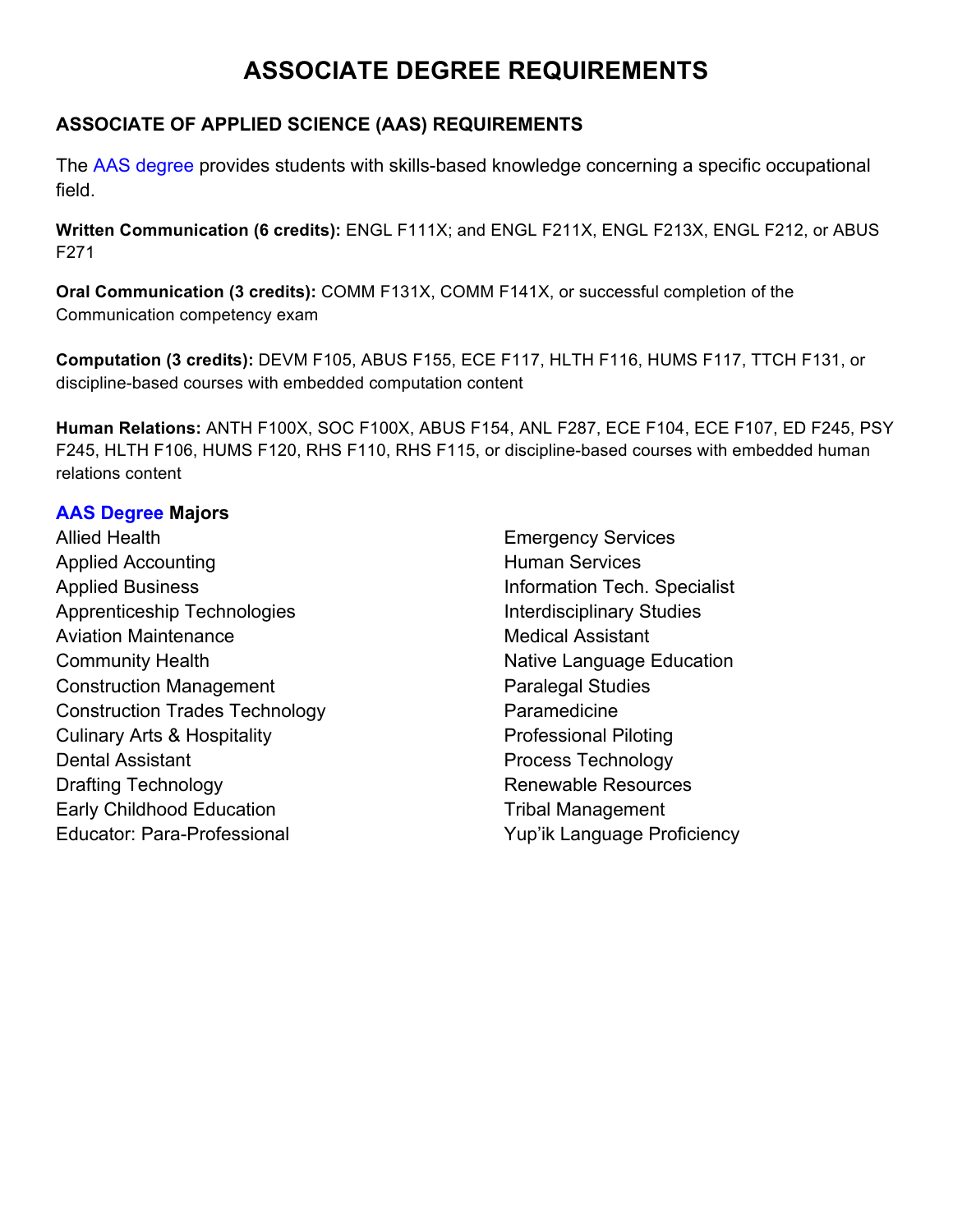# **ASSOCIATE OF ARTS (AA) REQUIREMENTS**

The AA degree is a broad-based general degree designed for students who may continue on towards a bachelor's degree. Courses required for the degree include the Core curriculum courses as outlined in an earlier section. However, AA degree students may substitute a 3-credit social science (s) course for the 300-level Ethics requirement. AA students must complete at least 20 credits at the 200-level or above.

## **AA Degree Major** Associate of Arts (General Program)

**Communication (9 credits):** ENGL F111X; and ENGL F211X or ENGL F213X; and COMM F131X, COMM F141X, or completion of the Communication competency exam

#### **Perspectives on the Human Condition (PHC) (Humanities & Social Sciences) (18 credits):**

- a) 12 credits of ANTH F100X or SOC F100X; and ECON F100X or PS F100X; and HIST F100X; and ENGL F200X or FL F200X
- b) 3 credits of ART F200X, MUS F200X, THR F200X, HUM F201X, or ANS F202X
- c) 3 credits of one Social Sciences (s) course. BA F323X, COMM F300X, JUST F300X, NRM F303X, PS F300X, or PHIL F322X is recommended for students who plan on pursuing a Bacc degree

Note: Students may elect to complete 2 semester-length courses in a single Alaska Native or non-English language or 3 semester-length courses in American Sign Language and complete 12 credits from a) through c)

**Library & Information Research (0 – 1 credit):** LS F100X, LS F101X, or successfully completing the Library Skills competency exam

**Mathematics (3 credits):** MATH F103X, MATH F107X, MATH F161X, STAT F200X, MATH F200X, MATH F201X, MATH F202X, MATH F262X, or MATH F272X

**Natural Sciences (8 credits):** two courses from ATM F101X, BIOL F100X, BIOL F101X, BIOL F103X, BIOL F104X, BIOL F115X, BIOL F116X, BIOL F120X, BIOL F213X, BIOL F214X, CHEM F100X, CHEM F103X, CHEM F104X, CHEM F105X, CHEM F106X, GEOG F111X, GEOS F100X, GEOS F101X, GEOS F106X, GEOS F112X, GEOS F120X, GEOS F125X, MSL F111X, PHYS F102X, PHYS F103X, PHYS F104X, PHYS F115X, PHYS F175X, PHYS F211X, PHYS F212X, or PHYS F213X